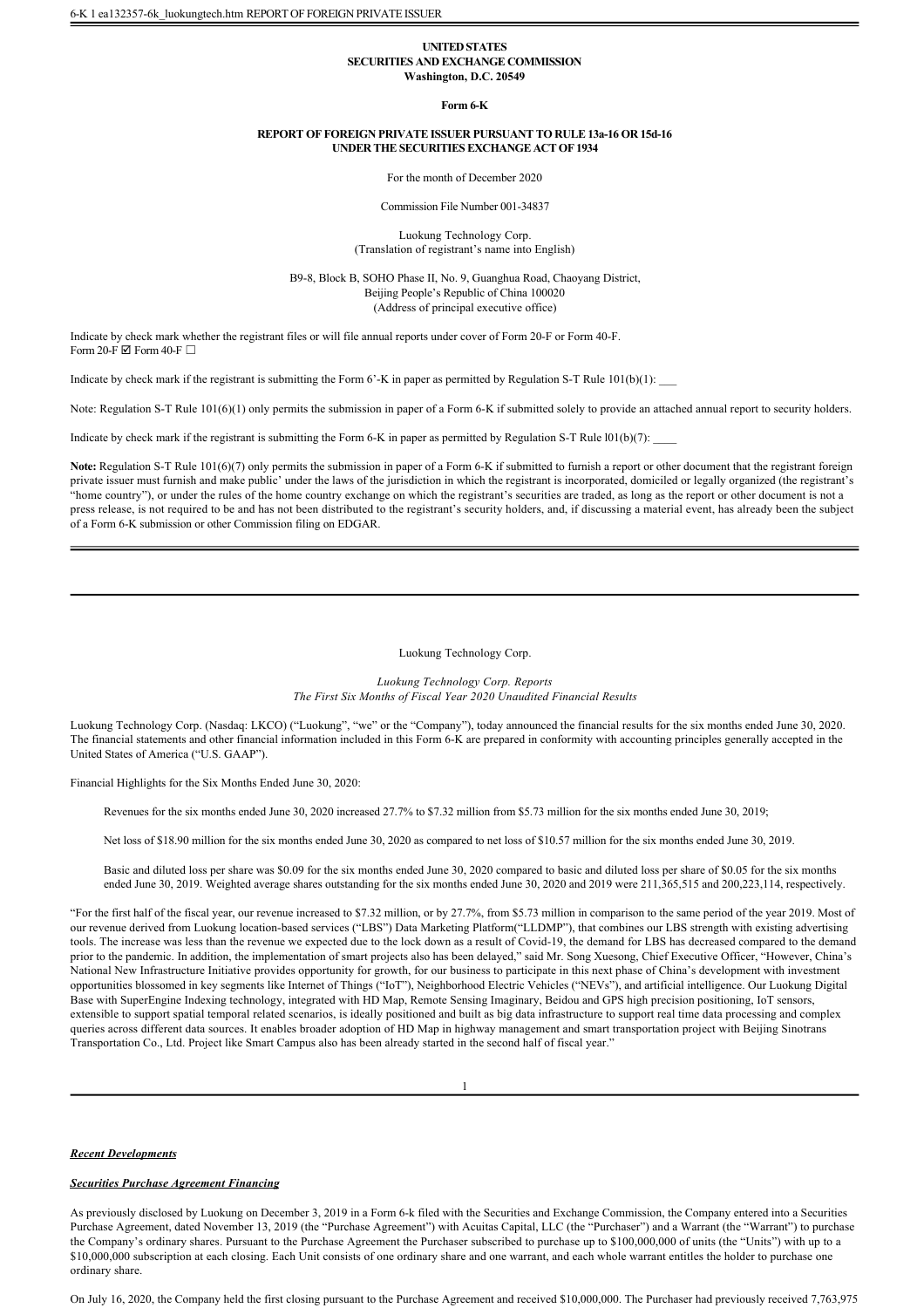ordinary shares on November 13, 2019 in consideration for such \$10,000,000. The Purchaser also exercised the Warrant and received 15,897,663 ordinary shares upon the exercise of the Warrant.

As of the date of this 6-K submission, the Purchase Agreement has been terminated.

# *Preferred Stock Financing*

As previously disclosed in the Company's Form 20F filed with the Securities and Exchange Commission on June 29, 2020, on June 17, 2020, the Company entered into a preferred stock subscription agreement ("Preferred Financing Agreement") with Daci Haojin Foundation Limited ("Daci Haojin") pursuant to which the Company would issue 15,000,000 preferred shares in exchange for \$45,000,000. Pursuant to the Preferred Financing Agreement, the first closing was scheduled to occur in July 2020 in the amount of \$13,500,000. Subsequent closings of \$13,500,000 and \$18,000,000 were scheduled to occur on August 31 and September 30, 2020, respectively. However, due to the impact of the travel restriction as a result of Covid-19 between Hong Kong and Mainland China, Daci Haojin has not fulfilled their US dollars subscription obligations under the Preferred Financing Agreement and no such closings have occurred. As of September 30, 2020, Daci Haojin has wired RMB 18.4 million (USD 2.8 million) to the Company and has represented to the Company that they are working to be able to comply with their contractual obligations to fund the \$45,000,000 to the Company. The Company cannot give any assurances as to whether it will receive any monies from Daci Haojin pursuant to the Preferred Financing Agreement.

#### *Resignation and Appointment of Directors*

Effective July 30, 2020, Mr. Kegang Peng resigned from the Company's board of directors.

Effective November 13, 2020, Mr. Dennis Galgano resigned from the Company's board of directors.

Effective July 31, 2020, Mr. Dongpu Zhang, the Company's President, has been appointed to the Company's board of directors.

2

Mr. Dongpu Zhang was appointed as the President of the Company effective on August 25, 2018. Mr. Dongpu Zhang has served as the General Manager of Superengine Graphics Software Technology Development (Suzhou) Co., Ltd. ("Superengine Suzhou") and the Chief Executive Officer of Superengine Holding Limited since September 2016. From February, 2014 to August, 2016, Mr. Zhang served as vice president of Industrial Development Group under China Fortune Land Development Co., Ltd. From March, 2009 to February, 2014, Mr. Zhang served as the vice president of Aerospace Science and Technology Holding Group Co., Ltd. Mr. Zhang receive his Master Degree of Computer Science from Harbin Institute of Technology in 1994 and his Bachelor Degree of information system from Changsha Institute of technology in 1991.

### *Bid Second Notification*

On December 28, 2020, the Company received a notification letter from the Listing Qualifications Staff of The Nasdaq Stock Market LLC indicating that the Company is eligible for an additional 180 calendar day period, or until June 22, 2021, to regain compliance with the minimum \$1 bid price per share requirement.

### *Results of Operations For the Six Months Ended June 30, 2020 Compared to the Six Months Ended June 30, 2019*

#### *Revenue*

We derive our revenue from the provision of user acquisition services to our advertisers on the strength of the LBS services we offer; the customers pay us based on performance, as measured by CPI (Cost Per Install), CPM (Cost Per Mile), and CPC (Cost Per Click). The Company recognizes revenue over time because the customer receives and consumes the benefit of our advertising services throughout the contract period.

The Company generates revenues primarily in the form of sale of a software license and provision of technology solution services. License fees include perpetual license fees, term license fees and royalties. Technology services primarily consist of fees for providing technology solution services that enable customers to gain real-time operational intelligence by harnessing the value of their data.

Revenue for the sale of software licenses is recognized at the point in time when the control of the provided goods is provided to our customers.

Technology solution revenue is recognized over time, as the services are performed because the customer receives and consumes the benefit of our performance throughout the contract period. Milestones with corresponding payments are stated in the contracts with customers. We bill for the services we have performed when the milestones reached are accepted by the customer in accordance with the terms of the contract. We recognize the revenues associated with these professional services as we deliver each agreed portion of the services.

For the six months ended June 30, 2020, we had revenue of \$7,315,577, as compared to revenue of \$5,728,268 for the six months ended June 30, 2019, an increase of \$1,587,309, or 27.7%, which was primarily due to revenue generated through our Luokung Location-based services Data Marketing Platform. The implementation of smart city projects have been delayed as a result of the impact of the COVID-19 pandemic.

| ×.     |  |
|--------|--|
|        |  |
| I<br>I |  |
| ×<br>٧ |  |

#### *Operating costs and expenses*

Our operating costs and expenses consist of cost of revenues, selling, general and administrative expenses, and research and development expenses.

## *Cost of Revenues*

Cost of revenues increased by 38.1% to \$6,676,517 for the six months ended June 30, 2020 from \$4,835,758 for the six months ended June 30, 2019. The cost of revenues primarily consists of traffic acquisition costs. Our traffic acquisition costs may vary due to a number of factors, the scale, targeted audience and the geography of traffic.

## *Selling and marketing expense*

Our selling and marketing expense mainly include promotional and marketing expenses and compensation for our sales and marketing personnel.

Selling expense totaled \$617,839 for the six months ended June 30, 2020, as compared to \$770,092 for the six months ended June 30, 2019, a decrease of \$152,253 or 19.8%. The decrease was primarily attributable to the decrease in the salaries of approximately \$231,000 due to the decrease in number of staff of Marketing department, netted off by increase in copyright fee of approximately \$81,000.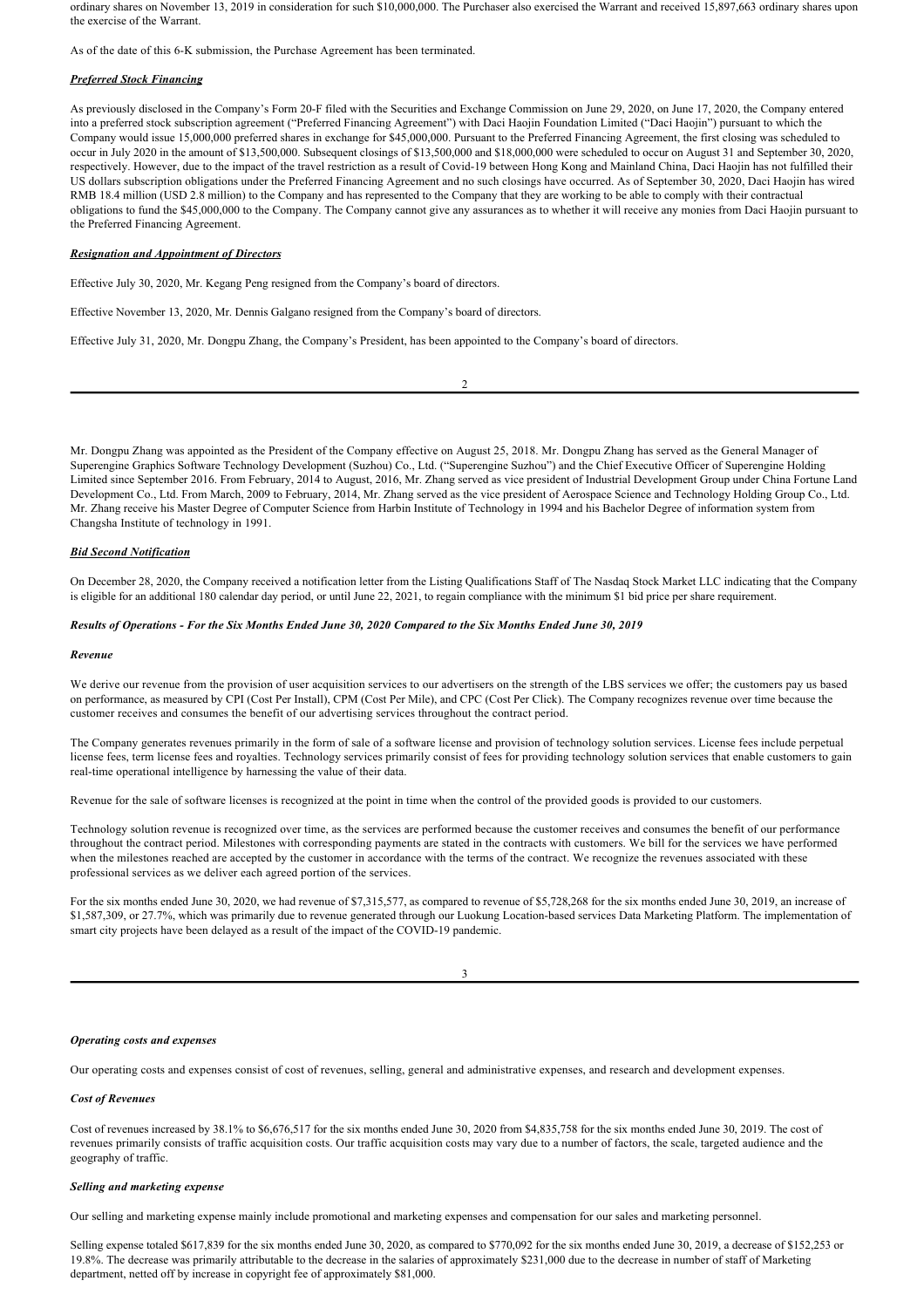#### *General and administrative expense*

Our general and administrative expenses consist primarily of salaries and benefits for our general and administrative personnel, rent, fees and expenses for legal, accounting and other professional services.

General and administrative expense totaled \$12,561,785 for the six months ended June 30, 2020, as compared to \$6,777,839 for the six months ended June 30, 2019, an increase of \$5,783,946 or 85.3%. The increase was primarily attributable to the increase in the allowance for doubtful receivables of approximately \$5,991,000 and impairment for goodwill of approximately \$3,620,000.

### *Research and development expenses*

Research and development expenses primarily consist of salaries and benefits for research and development personnel.

Research and development expenses totaled \$4,343,682 for the six months ended June 30, 2020, as compared to \$3,880,812 for the six months ended June 30, 2019, an increase of \$462,870 or 11.9%. The increase was primarily attributable to the increase in the salaries of approximately \$471,000 due to the increase in number of staff of the R&D department.

| ï<br>٠ |  |
|--------|--|
|        |  |
| ٠      |  |
|        |  |

### *Loss from operations*

As a result of the factors described above, for the six months ended June 30, 2020, loss from operations amounted to \$16,884,246 as compared to loss from operations of \$10,536,233 for the six months ended June 30, 2019, an increase of \$6,348,013, or 60.2%.

#### *Other income/expense*

Other income/expense primarily includes interest expenses from other loans and foreign currency gains/losses.

For the six months ended June 30, 2020, other expense, net, amounted to \$2,017,919 as compared to other expense, net, of \$31,494 for the six months ended June 30, 2019, an increase of \$1,986,425, or 6,307.3%, which was primarily attributable to an increase in interest expenses of approximately \$1,605,000, an increase in foreign currency transaction loss of approximately \$187,000 and a decrease in other income of approximately \$194,000.

### *Net loss*

As a result of the factors described above, our net loss was \$18,902,165 for the six months ended June 30, 2020, compared to net loss of \$10,567,727 for the six months ended June 30, 2019, an increase of \$8,334,438 or 78.9%.

#### *Foreign currency translation adjustment*

Our reporting currency is the U.S. dollar. The functional currency of our parent company and subsidiaries of LK Technology, MMB and Mobile Media is the U.S. dollar and the functional currency of the Company's subsidiaries incorporated in China is the Chinese Renminbi ("RMB"). The financial statements of our subsidiaries incorporated in China are translated to U.S. dollars using period end rates of exchange for assets and liabilities, and average rates of exchange (for the period) for revenue, costs, and expenses. Net gains and losses resulting from foreign exchange transactions are included in the consolidated statements of operations and comprehensive loss. As a result of foreign currency translations, which are a noncash adjustment, we reported a foreign currency translation gain of \$462,022 for the six months ended June 30, 2020, as compared to a foreign currency translation gain of \$95,792 for the six months ended June 30, 2019. This non-cash gain had the effect of decreasing our reported comprehensive loss.

### *Comprehensive loss*

As a result of our foreign currency translation adjustment, we had comprehensive loss for the six months ended June 30, 2020 of \$18,440,143, compared to comprehensive loss of \$10,471,935 for the six months ended June 30, 2019.

### *Liquidity and Capital Resources*

Liquidity is the ability of a company to generate funds to support its current and future operations, satisfy its obligations and otherwise operate on an ongoing basis. We historically relied on cash flow provided by operations and financing to provide our working capital. At June 30, 2020 and December 31, 2019, we had cash balances of approximately \$212,368 and \$3,695,687, respectively. The significant portion of these funds are located in financial institutions located in the PRC and will continue to be indefinitely reinvested in our operations in the PRC.

| ×                |  |
|------------------|--|
| ł<br>I<br>×<br>٧ |  |
|                  |  |

The following table sets forth a summary of changes in our working capital from December 31, 2019 to June 30, 2020:

|                                    |                         |                      |          | December 31,<br>2019<br>to June 30,<br>2020 |                      |  |  |  |
|------------------------------------|-------------------------|----------------------|----------|---------------------------------------------|----------------------|--|--|--|
|                                    | <b>June 30,</b><br>2020 | December 31,<br>2019 |          | Change                                      | Percentage<br>Change |  |  |  |
| Working capital (deficit) surplus: |                         |                      |          |                                             |                      |  |  |  |
| Total current assets               | 10,940,245              | 40,972,561           | <b>S</b> | (30,032,316)                                | $(73.3)\%$           |  |  |  |
| Total current liabilities          | 29,042,501              | 30,687,759           |          | (1,645,258)                                 | $(5.4)\%$            |  |  |  |
| Working capital (deficit) surplus: | (18,102,256)            | 10,284,802           |          | (28,387,058)                                | (276.0)%             |  |  |  |

Our working capital deficit increased by \$28,387,058 to a working capital deficit of \$18,102,256 at June 30, 2020 from a working capital surplus of \$10,284,802 at December 31, 2019. This increase in working capital deficit is primarily attributable to a decrease in accounts receivable of \$7,234,000, a decrease in other receivables of approximately \$19,621,000, which was mainly due to the payment of \$21,502,000 to the Company from Geely Technology for the subscription of preferred shares, offset by a decrease in accounts payable of approximately \$1,408,000, a decrease in accrued liabilities and other payables of approximately \$173,000, a decrease in deferred revenue of approximately \$65,000 and a decrease in amounts due to related party of approximately \$62,000.

We had incurred negative cash flows from operating activities and net losses for the six months ended June 30, 2020, these matters raise substantial doubt about the Company's ability to continue as a going concern. In order to continue as a going concern and mitigate our liquidity risk, the Company will need, among other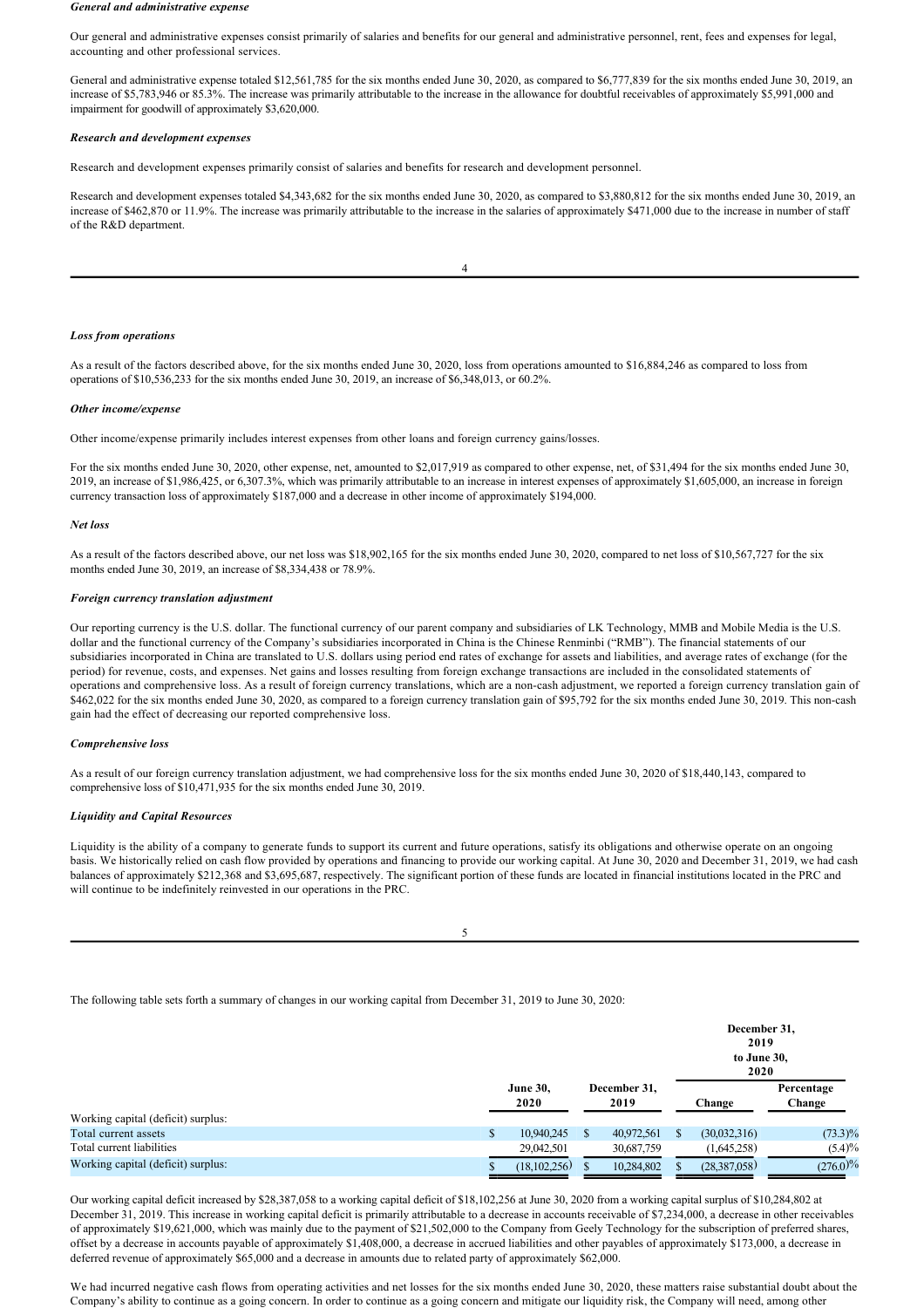things, additional capital resources. Management's plans to obtain such resources for the Company include (1) obtaining more sales contracts, (2) proceeds from loans from both unrelated and related parties to provide the resources necessary to fund the development of our business plan and operations, and (3) proceeds from loans from financial institutions and/or existing investors to increase working capital in order to meet capital demands. However, management cannot provide any assurance that the Company will be successful in accomplishing any of these plans.

## *Cash flows for the six months ended June 30, 2020 compared to the six months ended June 30, 2019*

The following summarizes the key components of our cash flows for the six months ended June 30, 2020 and 2019:

|                                           | <b>Six Months Ended</b><br><b>June 30,</b> |  |             |
|-------------------------------------------|--------------------------------------------|--|-------------|
|                                           | 2020                                       |  | 2019        |
| Net cash used in operating activities     | (3,559,914)                                |  | (4,669,189) |
| Net cash used in investing activities     | (18, 404, 241)                             |  | (10, 839)   |
| Net cash provided by financing activities | 18,533,819                                 |  | 4,037,543   |
| Effect of foreign exchange rate changes   | (52,983)                                   |  | (59,182)    |
| Net decrease in cash                      | (3,483,319)                                |  | (701,667)   |
|                                           |                                            |  |             |

6

Net cash flow used in operating activities was \$3,559,914 for the six months ended June 30, 2020 as compared to net cash flow used in operating activities of \$4,669,189 for the six months ended June 30, 2019, a decrease of \$1,109,275.

Net cash flow used in operating activities for the six months ended June 30, 2020 primarily reflected our net loss of approximately \$18,902,000, and the add-back of non-cash items, primarily consisting of depreciation and amortization expense of approximately \$3,024,000, impairment for goodwill of approximately \$3,620,000, allowance for doubtful receivables of approximately \$7,224,000, foreign currency exchange difference of approximately \$434,000, loss on disposal of subsidiary of approximately \$126,000, gain on derecognition of lease of approximately \$41,000, common stock issuance for professional fees of approximately \$37,000 and changes in operating assets and liabilities primarily consisting of a decrease in accounts payable of approximately \$1,662,000, a decrease in lease liability of approximately \$157,000, an increase in accrued liabilities and other payables of approximately \$938,000 and a decrease in deferred revenue of approximately \$2,795,000, offset by a decrease in accounts receivable of approximately \$1,636,000 and a decrease in other receivables and prepayment of approximately \$2,957,000.

Net cash flow used in operating activities for the six months ended June 30, 2019 primarily reflected our net loss of approximately \$10,568,000, and the add-back of non-cash items, primarily consisting of depreciation and amortization of approximately \$3,004,000, allowance for doubtful receivables of approximately \$5,214,000, foreign currency exchange difference of approximately \$241,000, and changes in operating assets and liabilities primarily consisting of an increase in accounts receivable of approximately \$546,000, an increase in other receivable and prepayment of approximately \$4,083,000 and a decrease in deferred revenue of approximately \$412,000, offset by an increase in accounts payable of approximately \$1,806,000 and an increase in accrued liabilities and other payables of approximately \$674,000.

Net cash flow used in investing activities was \$18,404,241 for the six months ended June 30, 2020 as compared to net cash flow provided by investing activities \$10,839 for the six months ended June 30, 2019. During the six months ended June 30, 2020, we made payments for the purchase of property, plant and equipment of approximately \$15,000, we made partial payment for the acquisition of Saleya Holdings Limited ("Saleya") as disclosed in the Form 6K filed on September 13, 2019 of approximately \$18,262,000 and the disposal of subsidiary of approximately \$126,000. During the six months ended June 30, 2019, we made payments for the purchase of property, plant and equipment of approximately \$11,000.

Net cash flow provided by financing activities was \$18,533,819 for the six months ended June 30, 2020 as compared to net cash flow provided by financing activities of \$4,037,543 for the six months ended June 30, 2019. During the six months ended June 30, 2020, we received loan from Hangzhou Maijie Investment Co., Ltd., a subsidiary of Geely Technology of approximately \$21,180,000, offset by repayment to related parties of approximately \$2,647,000. During the six months ended June 30, 2019, we received proceeds from investor of approximately \$6,000,000, offset by repayment to related parties of approximately \$1,962,000.

7

# **About Luokung Technology Corp.**

Luokung Technology Corp. is one of the leading spatial-temporal big-data processing technology companies and a leading interactive location-based services company in China. It provides integrated DaaS, SaaS, and PaaS services for Internet and Internet of Things of Spatial-Temporal big data based on its patented technology. Based on geographic information systems and intelligent Spatial-Temporal big data, it establishes city-level and industry-level digital twin holographic data models to actively serve smart cities, intelligent transportation, smart industry, LBS. http://www.luokung.com

# **Safe Harbor Statements**

This press release contains "forward-looking statements" within the meaning of the Private Securities Litigation Reform Act of 1995, including certain plans, expectations, goals, and projections, which are subject to numerous assumptions, risks, and uncertainties. These forwardlooking statements may include, but are not limited to, statements containing words such as "may," "could," "would," "plan," "anticipate," "believe," "estimate," "predict," "potential," "expects," "intends", "future" and "guidance" or similar expressions. These forward-looking statements speak only as of the date of this press release and are subject to change at any time. These forward-looking statements are based upon management's current expectations and are subject to a number of risks, uncertainties and contingencies, many of which are beyond the Company's control that may cause actual results, levels of activity, performance or achievements to differ materially from any future results, levels of activity, performance or achievements expressed or implied by such forward-looking statements. The Company's actual results could differ materially from those contained in the forward-looking statements due to a number of factors, including those described under the heading "Risk Factors" in the Company's Annual Report for the fiscal year ended September 30, 2017 filed with the Securities and Exchange Commission. The Company undertakes no obligation to update or revise any forward-looking statements, whether as a result of new information, future events or otherwise, except as required under applicable law

# **For investor and media inquiries, please contact:**

Mr. Jay Yu Tel: (+86) 10-6506 5217 Email: yujie@luokung.com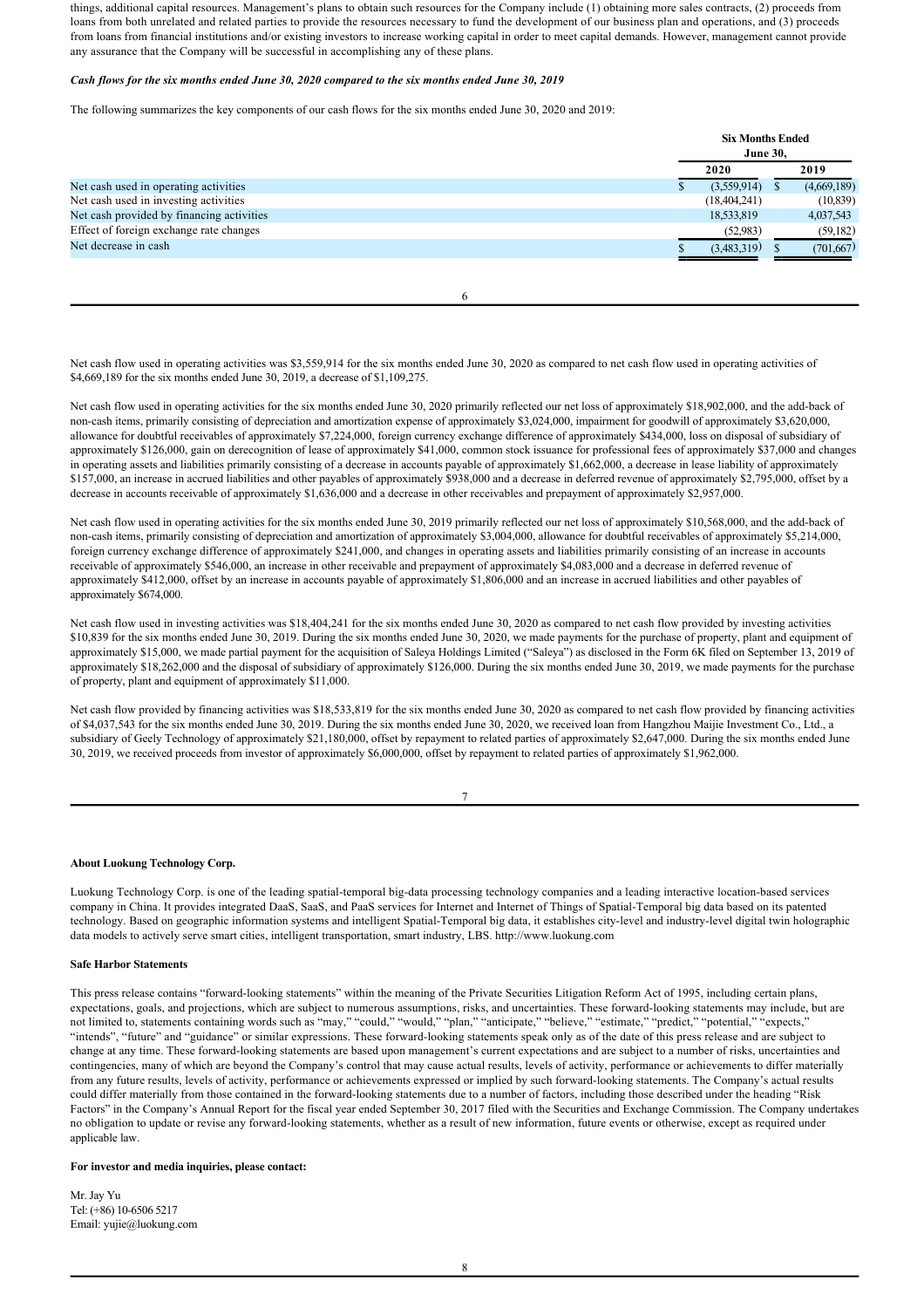# **LUOKUNG TECHNOLOGY CORP. AND SUBSIDIARIES UNAUDITED CONSOLIDATED BALANCE SHEETS (IN U.S. DOLLARS)**

|                                                                                                                            |              | As of<br><b>June 30,</b><br>2020 |              | As of<br>December 31,<br>2019 |
|----------------------------------------------------------------------------------------------------------------------------|--------------|----------------------------------|--------------|-------------------------------|
| Assets                                                                                                                     |              |                                  |              |                               |
| Current assets:                                                                                                            |              |                                  |              |                               |
| Cash                                                                                                                       | $\mathbb{S}$ | 212,368                          | $\mathbb{S}$ | 3,695,687                     |
| Accounts receivable, net of allowance for doubtful accounts                                                                |              | 2,770,827                        |              | 10,004,951                    |
| Other receivables and prepayment                                                                                           |              | 7,449,817                        |              | 27,071,241                    |
| Amounts due from related parties                                                                                           |              | 507,233                          |              | 200,682                       |
| Total current assets                                                                                                       |              | 10,940,245                       |              | 40,972,561                    |
| Non-current assets:                                                                                                        |              |                                  |              |                               |
| Property and equipment, net                                                                                                |              | 520,990                          |              | 588,881                       |
| Intangible assets, net                                                                                                     |              | 44,564,841                       |              | 47,299,120                    |
| Goodwill                                                                                                                   |              | 8,108,632                        |              | 11,728,600                    |
| Right-of-use assets                                                                                                        |              | 548,201                          |              | 670,604                       |
| Other receivables, net (long term)                                                                                         |              | 53,295,445                       |              | 16,636,403                    |
| Total non-current assets                                                                                                   |              | 107,038,109                      |              | 76,923,608                    |
| <b>TOTAL ASSETS</b>                                                                                                        |              | 117,978,354                      |              | 117,896,169                   |
| Liabilities                                                                                                                |              |                                  |              |                               |
| Current liabilities:                                                                                                       |              |                                  |              |                               |
| Accounts payable                                                                                                           |              | 2,906,516                        |              | 4,314,162                     |
| Accrued liabilities and other payables                                                                                     |              | 23,524,212                       |              | 23,697,143                    |
| Deferred revenue                                                                                                           |              | 2,002,100                        |              | 2,067,357                     |
| Lease liabilities - current portion                                                                                        |              | 494,797                          |              | 431,995                       |
| Amounts due to related parties                                                                                             |              | 114,876                          |              | 177,102                       |
| Total current liabilities                                                                                                  |              | 29,042,501                       |              | 30,687,759                    |
| Non-current liabilities:                                                                                                   |              |                                  |              |                               |
| Lease liabilities - non-current portion                                                                                    |              | 133,683                          |              | 296,481                       |
| Accrued liabilities and other payables (long term)                                                                         |              | 34,089,075                       |              | 32,938,926                    |
| Total non-current liabilities                                                                                              |              | 34,222,758                       |              | 33,235,407                    |
| <b>TOTAL LIABILITIES</b>                                                                                                   |              | 63,265,259                       |              | 63,923,166                    |
|                                                                                                                            |              |                                  |              |                               |
| Commitments and contingencies                                                                                              |              |                                  |              |                               |
|                                                                                                                            |              |                                  |              |                               |
| Shareholders' Equity                                                                                                       |              |                                  |              |                               |
|                                                                                                                            |              |                                  |              |                               |
| Share capital                                                                                                              |              |                                  |              |                               |
| Preferred stock, \$0.01 par value; 22,794,872 shares authorized, issued and outstanding at June 30, 2020 and December 31,  |              |                                  |              |                               |
| 2019                                                                                                                       |              | 227,949                          |              | 227,949                       |
| Common stock, \$0.01 par value; 500,000,000 shares authorized; 212,280,126 shares issued and outstanding at June 30, 2020; |              |                                  |              |                               |
| Common stock, \$0.01 par value; 209,081,533 shares issued and outstanding at December 31, 2019                             |              | 2.122.802                        |              | 2.090.816                     |
| Additional paid-in capital                                                                                                 |              | 143,240,440                      |              | 124,092,191                   |
| Accumulated deficit                                                                                                        |              | (92, 208, 785)                   |              | (73, 376, 872)                |
| Accumulated other comprehensive income                                                                                     |              | 1,827,962                        |              | 1,372,074                     |
| Total equity attributable to owners of the company                                                                         |              | 55,210,368                       |              | 54,406,158                    |
| Non-controlling interest                                                                                                   |              | (497,273)                        |              | (433, 155)                    |
|                                                                                                                            |              |                                  |              |                               |
| Total Shareholders' Equity                                                                                                 |              | 54,713,095                       |              | 53,973,003                    |
|                                                                                                                            |              |                                  |              |                               |
| TOTAL LIABILITIES AND SHAREHOLDERS' EQUITY                                                                                 |              | 117,978,354                      | \$           | 117,896,169                   |
|                                                                                                                            |              |                                  |              |                               |
|                                                                                                                            |              |                                  |              |                               |
| 9                                                                                                                          |              |                                  |              |                               |

**LUOKUNG TECHNOLOGY CORP. AND SUBSIDIARIES**

**UNAUDITED INTERIM CONSOLIDATED STATEMENTS OF OPERATIONS AND COMPREHENSIVE LOSS**

**(IN U.S. DOLLARS)**

|                                     |                 | <b>For the Six Months Ended</b><br><b>June 30,</b> |  |  |
|-------------------------------------|-----------------|----------------------------------------------------|--|--|
|                                     | 2020            | 2019                                               |  |  |
| Revenues                            | 7,315,577<br>\$ | 5,728,268<br><sup>S</sup>                          |  |  |
| Less: Operating costs and expenses: |                 |                                                    |  |  |
| Cost of revenues                    | 6,676,517       | 4,835,758                                          |  |  |
| Selling and marketing               | 617,839         | 770,092                                            |  |  |
| General and administrative          | 12,561,785      | 6,777,839                                          |  |  |
| Research and development            | 4,343,682       | 3,880,812                                          |  |  |
| Total Operating costs and expenses  | 24,199,823      | 16,264,501                                         |  |  |
| Loss from operations                | (16,884,246)    | (10, 536, 233)                                     |  |  |
| Other income (expense):             |                 |                                                    |  |  |
| Interest expense                    | (1,625,821)     | (20, 488)                                          |  |  |
| Foreign exchange losses, net        | (439, 326)      | (252, 477)                                         |  |  |
| Other income, net                   | 47,228          | 241,471                                            |  |  |
| Total other expense, net            | (2,017,919)     | (31, 494)                                          |  |  |
| Loss before income taxes            | (18,902,165)    | (10, 567, 727)                                     |  |  |
| Income taxes                        |                 |                                                    |  |  |
| Net loss                            | (18,902,165)    | (10, 567, 727)                                     |  |  |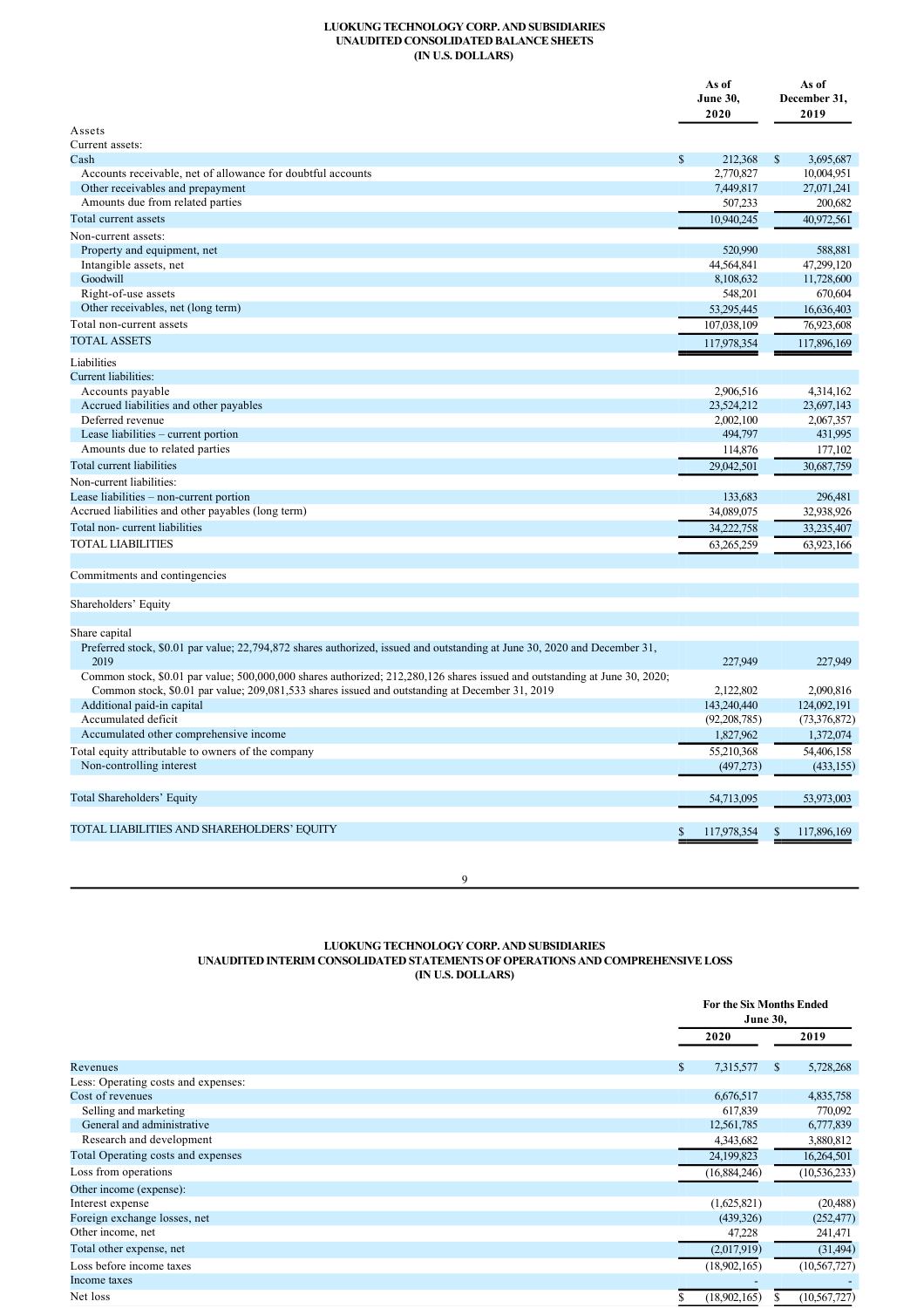| Less: Net loss attributable to the non-controlling interest              | 70,252         | 40,489         |
|--------------------------------------------------------------------------|----------------|----------------|
| Net loss attributable to owners of the Company                           | (18, 831, 913) | (10,527,238)   |
| Comprehensive loss:                                                      |                |                |
| Net loss                                                                 | (18,902,165)   | (10, 567, 727) |
| Other comprehensive income:                                              |                |                |
| Foreign currency translation adjustment                                  | 462,022        | 95,792         |
| Comprehensive loss                                                       | (18, 440, 143) | (10, 471, 935) |
| Less: Comprehensive loss attributable to the non-controlling interest    | (6, 134)       | 39,936         |
| Comprehensive loss attributable to owner of the company                  | (18, 446, 277) | (10, 431, 999) |
| Net loss per ordinary share:                                             |                |                |
| Basic and Diluted                                                        | (0.09)         | (0.05)         |
|                                                                          |                |                |
| Weighted average number of ordinary shares outstanding Basic and Diluted | 211, 365, 515  | 200,223,114    |
|                                                                          |                |                |

10

# **LUOKUNG TECHNOLOGY CORP. AND SUBSIDIARIES UNAUDITED INTERIM CONSOLIDATED STATEMENTS OF CASH FLOWS (IN U.S. DOLLARS)**

|                                                      | <b>For the Six Months Ended</b><br><b>June 30.</b> |                                 |
|------------------------------------------------------|----------------------------------------------------|---------------------------------|
|                                                      | 2020                                               | 2019                            |
| <b>CASH FLOWS FROM OPERATING ACTIVITIES:</b>         |                                                    |                                 |
| Net loss                                             | \$<br>(18,902,165)                                 | $\mathcal{S}$<br>(10, 567, 727) |
| Depreciation and amortization                        | 3,023,748                                          | 3,004,225                       |
| Foreign currency exchange difference                 | 433,870                                            | 241,269                         |
| Increase in allowance for doubtful accounts          | 7,223,875                                          | 5,213,811                       |
| Impairment for goodwill                              | 3,619,968                                          |                                 |
| Loss on disposal of Subsidiary                       | 126,373                                            |                                 |
| Gain on derecognition of lease                       | (40,933)                                           |                                 |
| Common stock issuance for professional fee           | 37,417                                             |                                 |
| Impairment of PPE                                    |                                                    | 553                             |
| Changes in assets and liabilities                    |                                                    |                                 |
| Accounts receivable                                  | 1,636,010                                          | (546, 313)                      |
| Other receivables and prepayment                     | 2,957,066                                          | (4,082,861)                     |
| Deferred revenue                                     | (2,795,260)                                        | (412, 161)                      |
| Accounts payable                                     | (1,661,641)                                        | 1,806,174                       |
| Change in lease liability                            | (156, 647)                                         |                                 |
| Accrued liabilities and other payables               | 938,405                                            | 673,841                         |
| Net cash used in operating activities                | (3,559,914)                                        | (4,669,189)                     |
|                                                      |                                                    |                                 |
| CASH FLOWS FROM INVESTING ACTIVITIES:                |                                                    |                                 |
| Purchase of property and equipment                   | (15, 488)                                          | (10, 839)                       |
| Partial payment made for acquisition of a subsidiary | (18, 262, 379)                                     |                                 |
| Disposal of subsidiary                               | (126,374)                                          |                                 |
| Net cash used in investing activities                | (18, 404, 241)                                     | (10, 839)                       |
|                                                      |                                                    |                                 |
| <b>CASH FLOWS FROM FINANCING ACTIVITIES:</b>         |                                                    |                                 |
| Repayment to related parties                         | (2,646,638)                                        | (1,962,457)                     |
| Proceeds from issuance of debt                       | 21,180,457                                         | 6,000,000                       |
| Net cash provided by financing activities            | 18,533,819                                         | 4,037,543                       |
| Effect of foreign exchange rate changes              | (52,983)                                           | (59, 182)                       |
| Net decrease in cash                                 | (3,483,319)                                        | (701, 667)                      |
| Cash at beginning of year                            | 3,695,687                                          | 1,192,218                       |
|                                                      |                                                    |                                 |
| Cash at end of period                                | \$<br>212,368                                      | 490,551<br>\$                   |
|                                                      |                                                    |                                 |
| Supplemental cash flow disclosures:                  |                                                    |                                 |
| Interest paid                                        | 1,625,821                                          | 20.488                          |
| Income taxes paid                                    |                                                    |                                 |
| Non-cash transaction:                                |                                                    |                                 |
| Share based compensation                             | 37,417                                             |                                 |
|                                                      |                                                    |                                 |

11

# **SIGNATURES**

Pursuant to the requirements of the Securities Exchange Act of 1934, the registrant has duly caused this report to be signed on its behalf by the undersigned, thereunto duly authorized.

Date December 31, 2020 By /s/ Xuesong Song Xuesong Song